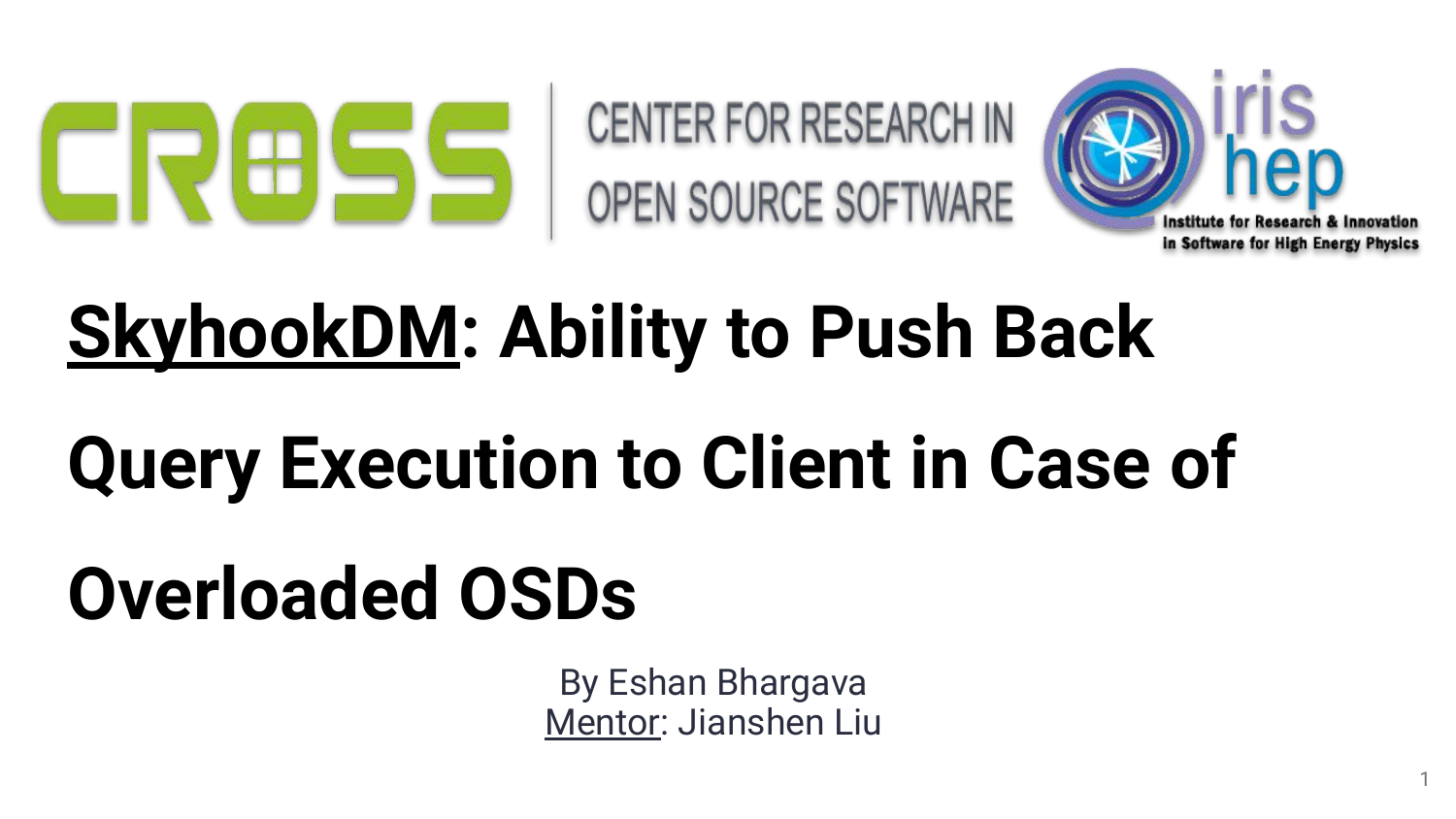

# **Background**

- **SkyhookDM** 
	- Client Server Architecture
	- An extension of Ceph for scalable storage of tables
- Work is offloaded to Ceph to process, rather than the client doing work
	- The Arrow Dataset API allows the definition of SQL-style expressions to filter data when reading data from files.
	- Normally, expressions are applied after the client receives data from a file system.
	- But with Skyhook, these expressions are applied at the server-side.
		- and Reduces data sent to client.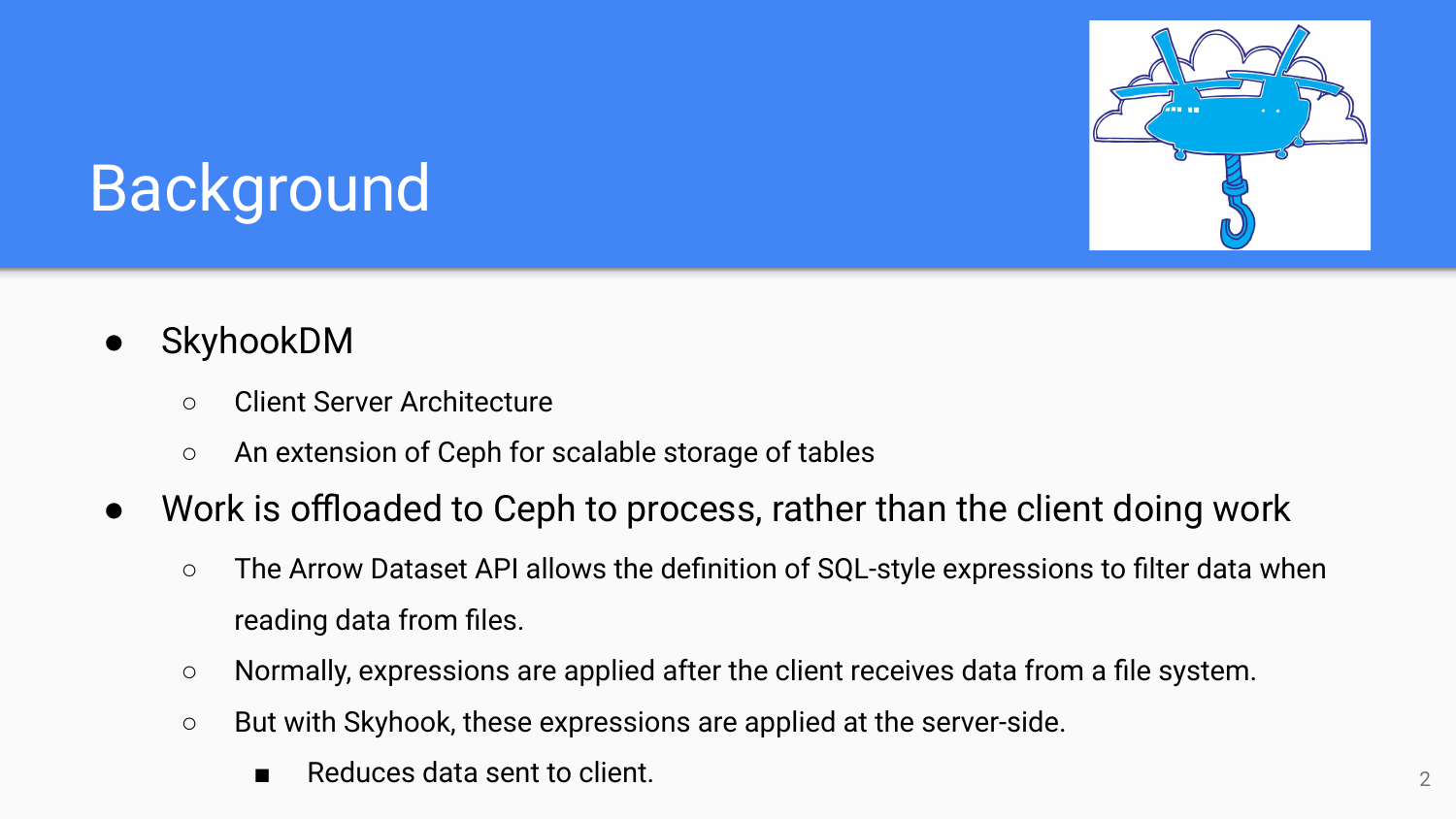

# Problem

- **Problem:** Storage servers in Ceph may be busy
	- If clients are always pushing down, the server may become overloaded.
	- Then may want to reject the request to apply the expressions to the data.
	- For improved performance, it may be optimal to 'pushback' the filtering to the client.
- Solution: Apply expressions at Client
	- The storage receives the read request, and decides that it cannot apply the filter to the data.
	- Filters and data are pushed back to the client.
	- When the client receives this result, it can apply the expression to the data.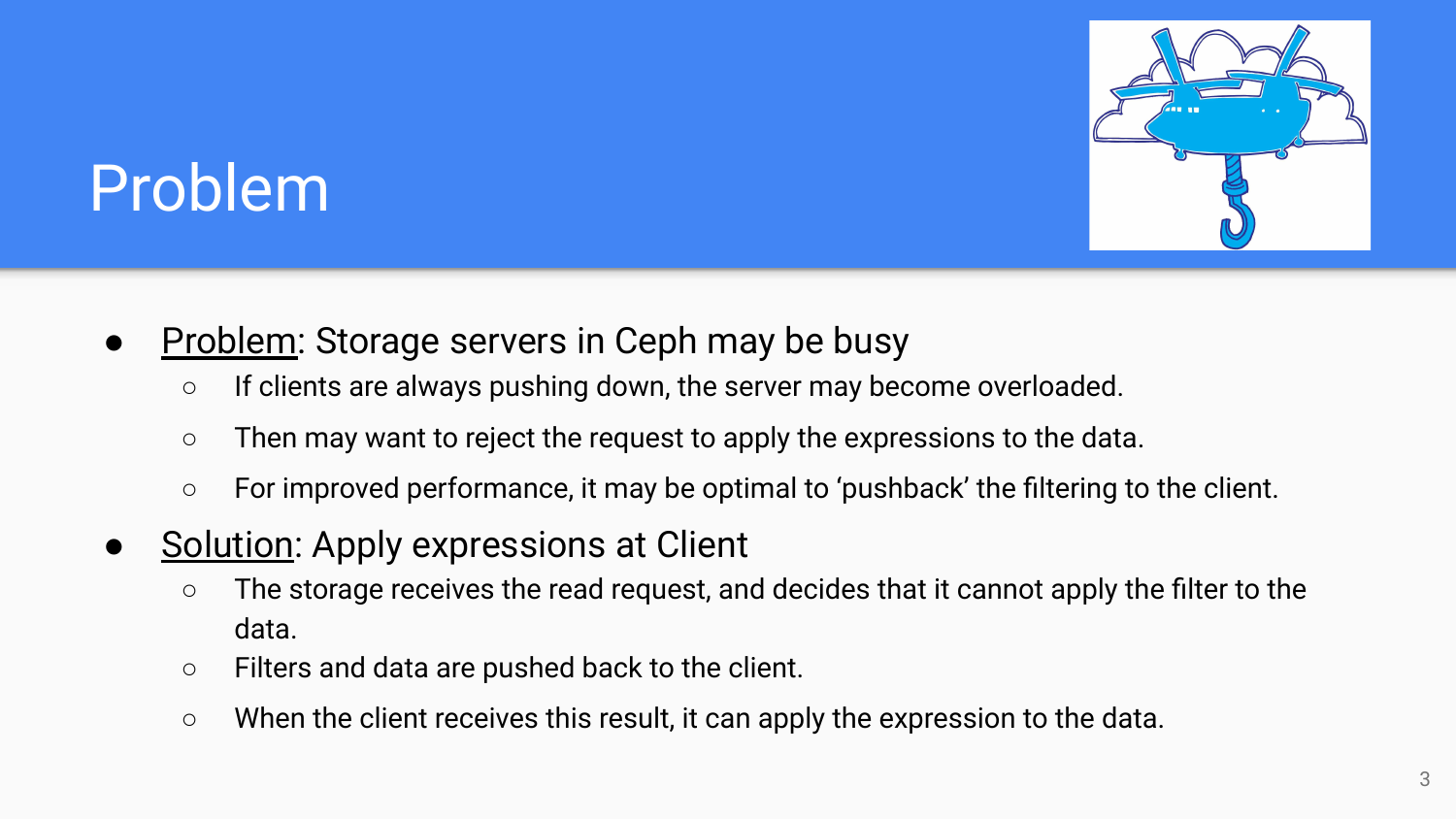

#### Progress

- We have finished the main function
	- For the parquet file format, we have better resource estimation.
	- We can also support the feather file format, but we are working on getting better resource estimation.
- Working on benchmarking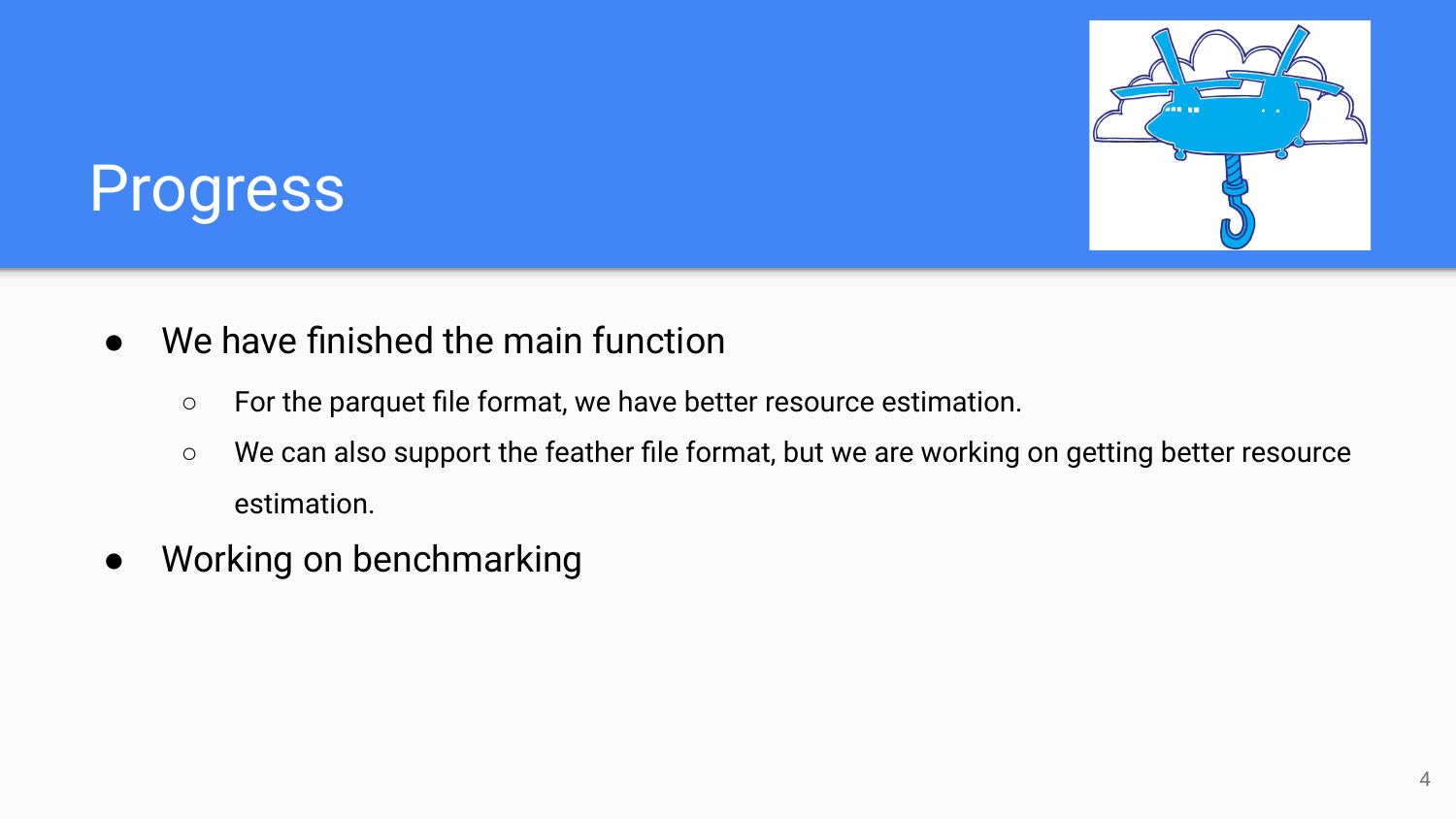

- Iterate over a parquet file's rows and columns to find the total\_uncompressed\_size of the file in bytes.
	- The iteration is over the metadata of parquet files, so the overhead of making the pushing back decision on the server side is negligible.
- Then compare that value to a threshold representing the available RAM of the system.
- We compare the CPU load from the sysinfo API to another threshold, representing system load.
- Return a predefined status code, representing pushback.
- Use status detail class to return this code to the client.
- The expressions and unprocessed data are returned from the server in a bufferlist.
- At client, if the scan\_op returns this code, apply filtering.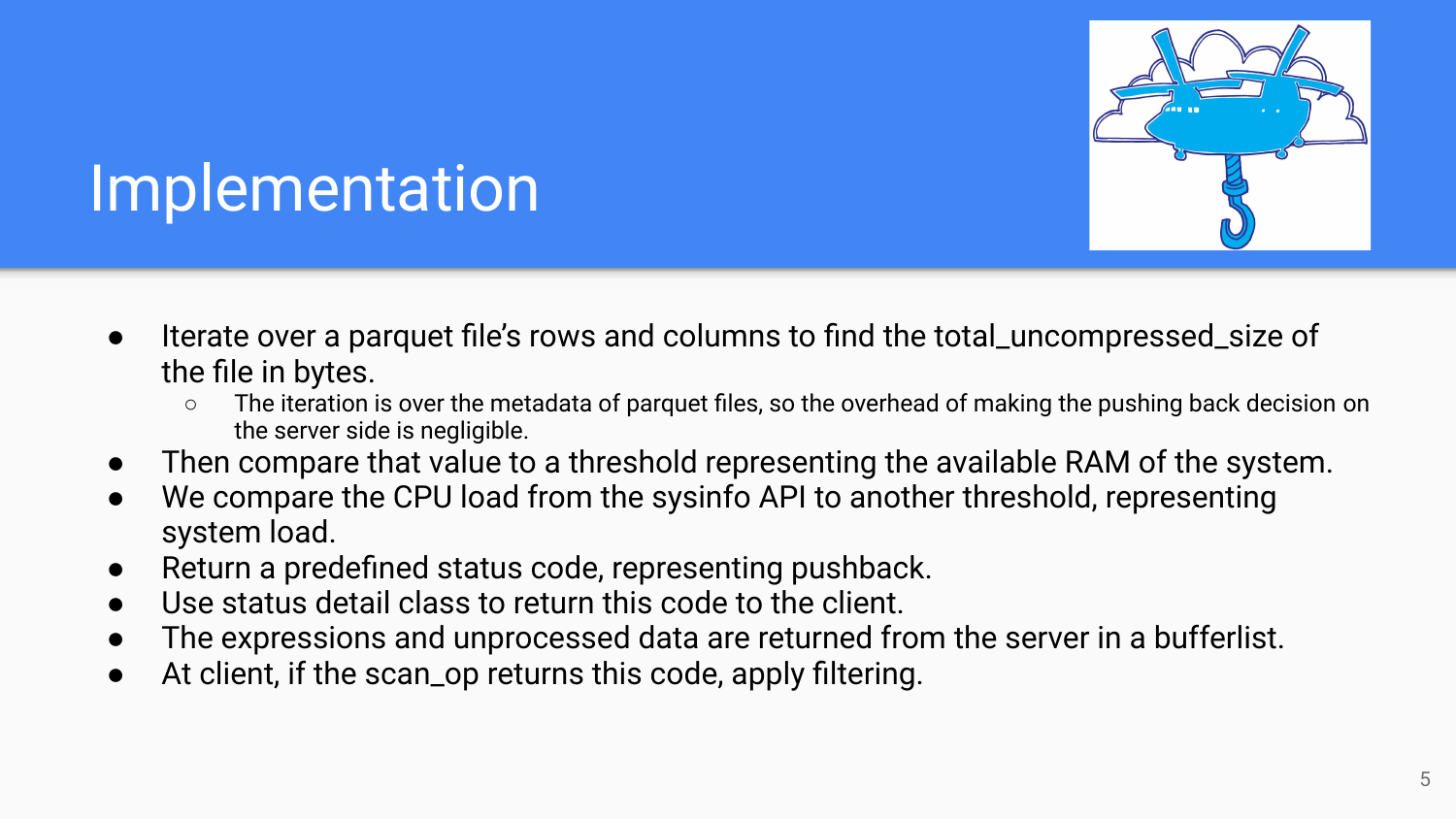

# High Level Figure

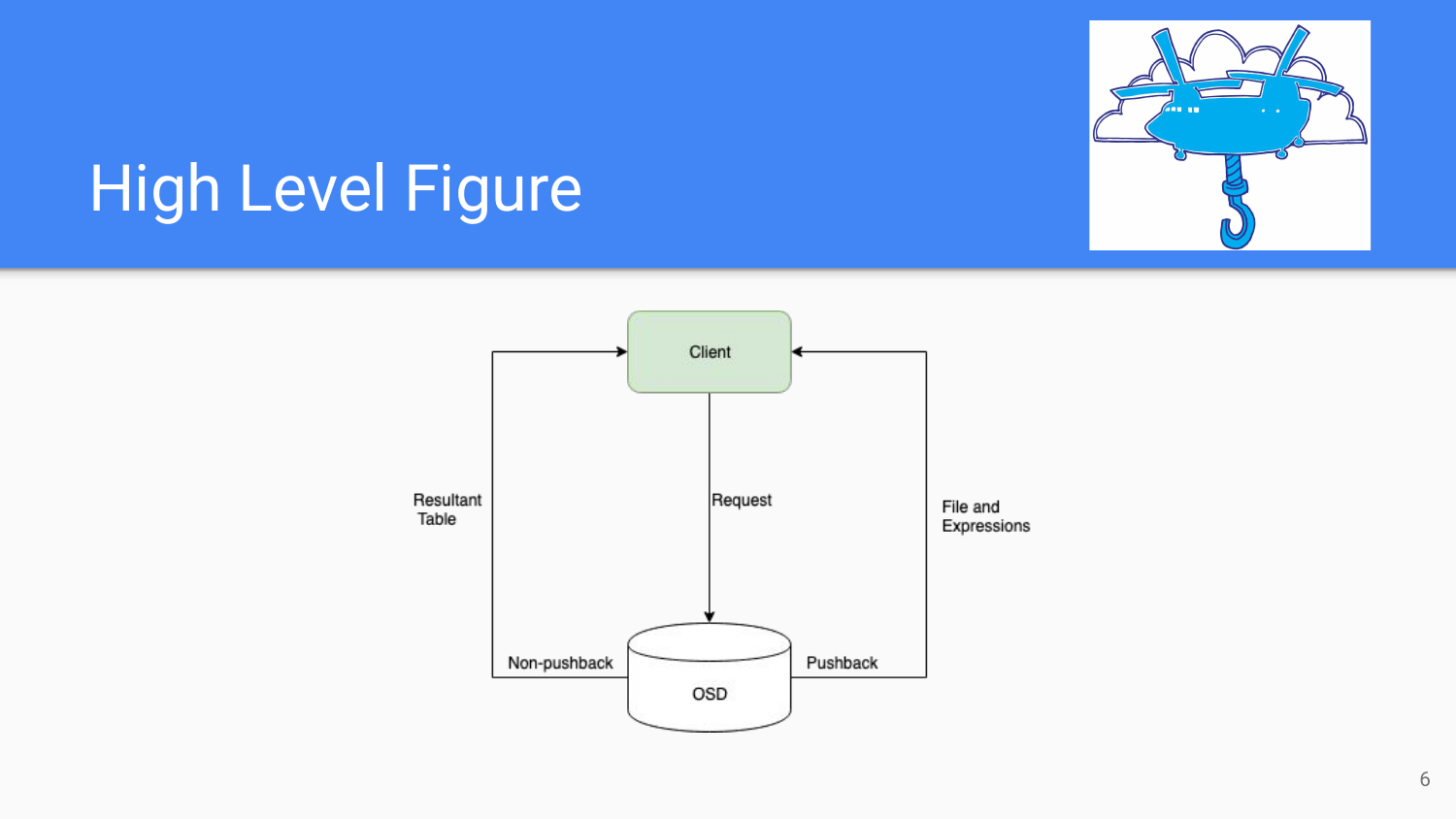

#### arrow::Status s = doa\_->Exec(st.st\_ino, "scan\_op", request, result);

auto file = std::make shared<RandomAccessObject>(hctx, req.file size);

std::unique ptr<parquet::ParquetFileReader> parquet reader = parquet::ParquetFileReader::Open(file);

std::shared\_ptr<parquet::FileMetaData> file\_metadata = parquet\_reader->metadata();

int num\_row\_groups = file\_metadata->num\_row\_groups();  $int num_{colums} = file_{metadata->num_{colums}($ ;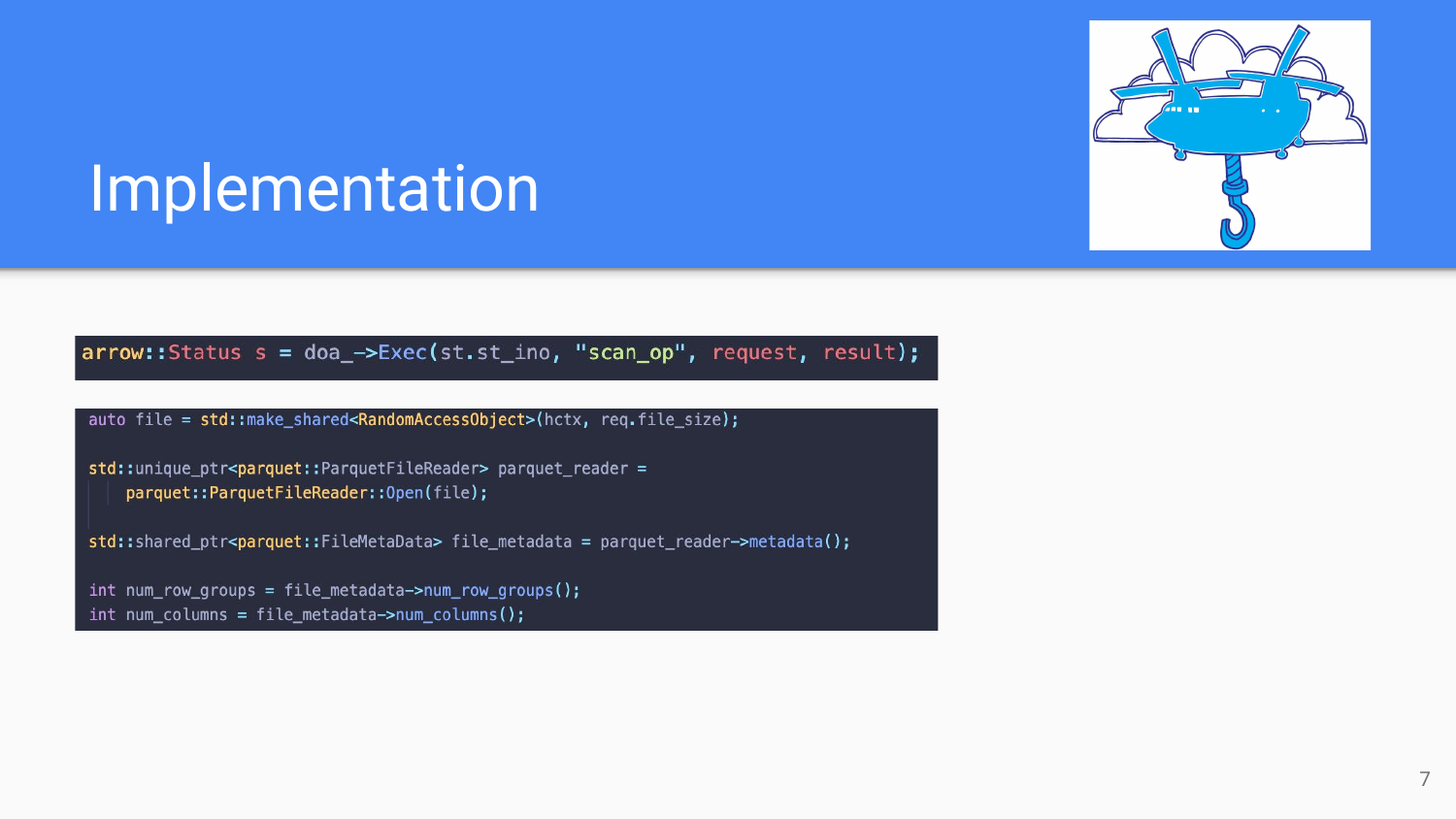

 $int64_t$  total bytes in file = 0; for (int  $r = 0$ ;  $r < num_{row_{q}}$  aroups; ++r)

```
auto row_group_metadata = file_metadata->RowGroup(r);
```

```
for (int c = 0; c < num columns; ++c)
```

```
auto column metadata = row group metadata->ColumnChunk(c);
auto total_uncompressed_size = column_metadata->total_uncompressed_size();
```

```
total_bytes_in_file += total_uncompressed_size;
```
if (total\_bytes\_in\_file > AVAIL\_RAM || info.loads[0] > SYS\_LOAD) cls\_cxx\_read(hctx, 0, req.file\_size, out);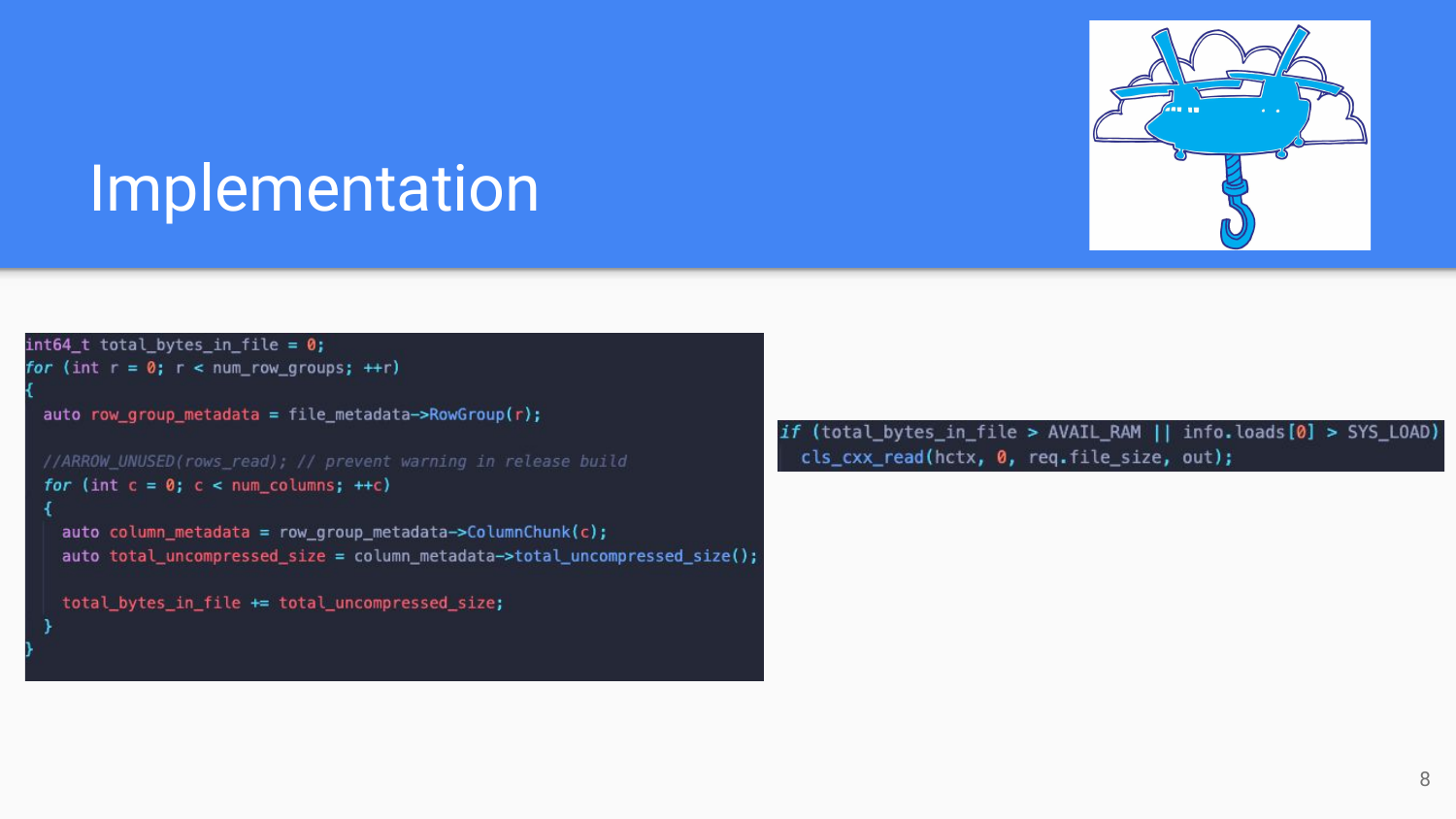

const char StatusOKDetailTypeId[] = "arrow::StatusDetailOK"; std::string OKMessage(int code) { return "pushback\n"; }

```
StatusDetailFromOKno::StatusDetailFromOKno (int code): code_(code) {}
const char* StatusDetailFromOKno::type_id() const { return StatusOKDetailTypeId; }
```

```
std::string StatusDetailFromOKno::ToString() const {
    std::stringstream ss;
    ss << "[code " << code_ << "] " << 0KMessage(code_);
    return ss.str();
```
int StatusDetailFromOKno::code() const { return code ; }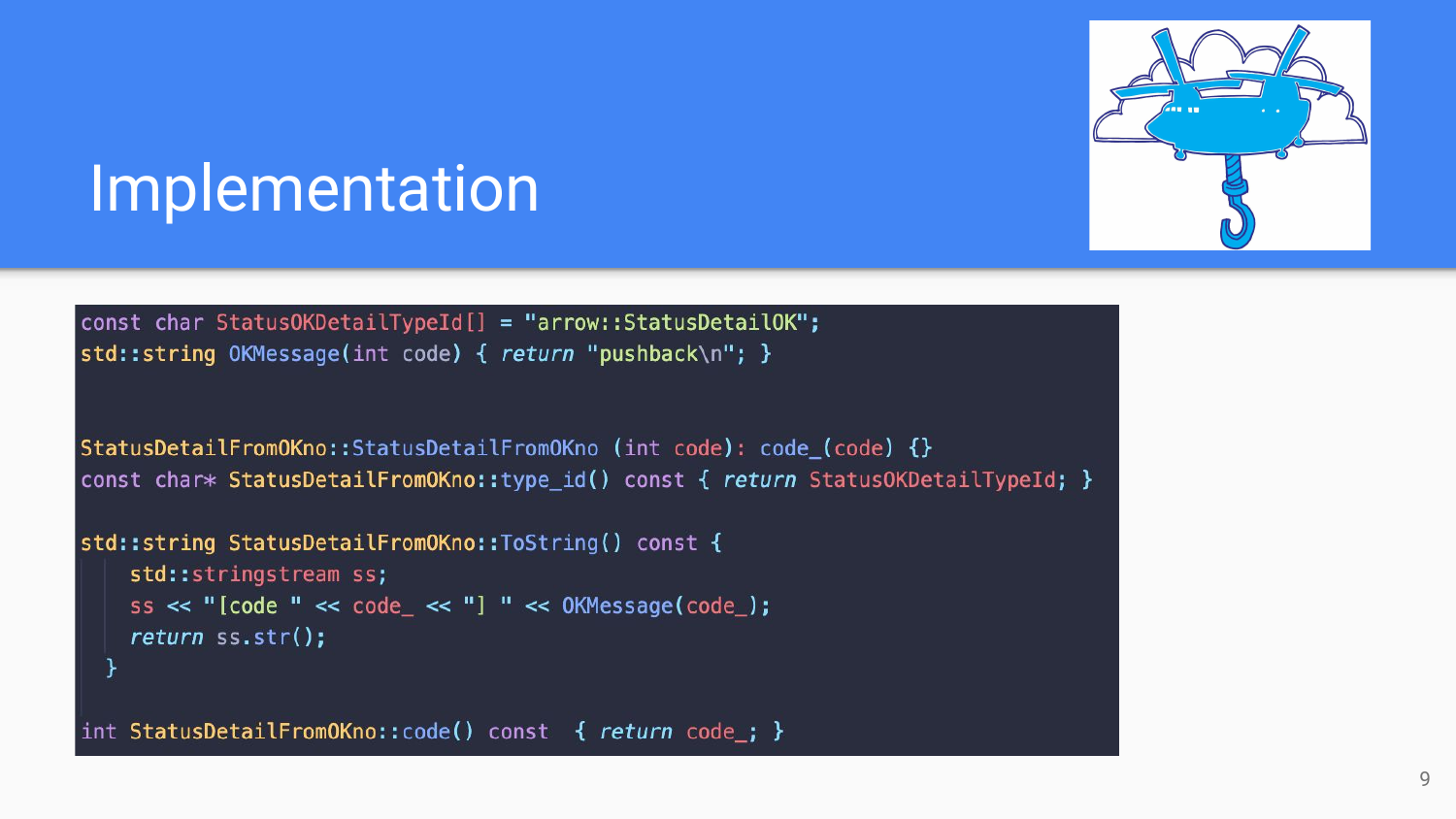

```
template <typename... Args>
arrow::Status GetStatusFromReturnCode(int code, Args&&... args) {
  if(\text{code} == 0)return arrow::Status::0K();
  if(\text{code} > 0) {
    return StatusFromOK(code, std::forward<Args>(args)...);
  }
 else return arrow::internal::StatusFromErrno(code, arrow::StatusCode::Invalid, std::forward<Args>(args)...);
```
const auto& detail = checked\_cast<const skyhook::rados::StatusDetailFromOKno&>(\*s.detail());